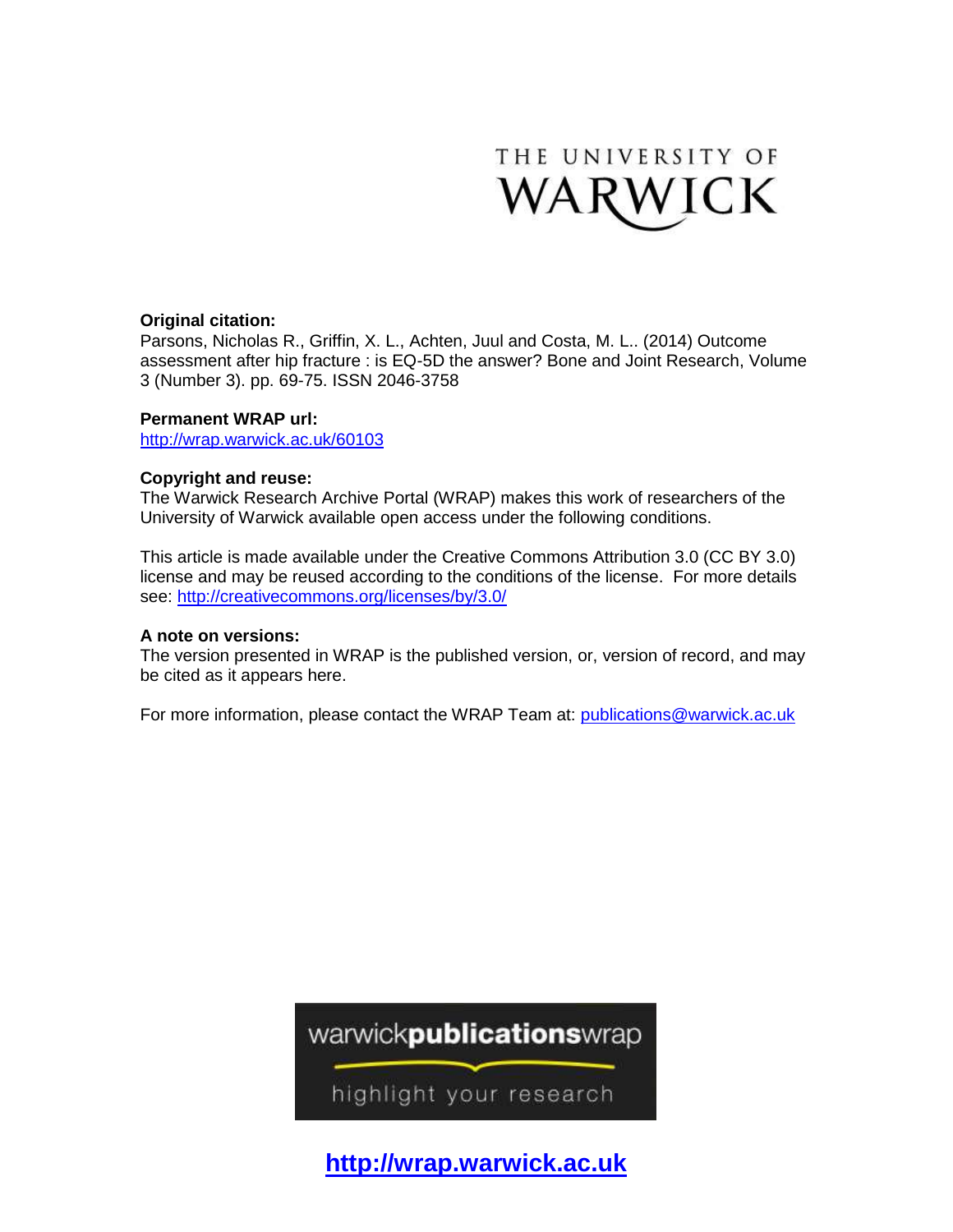# **TRAUMA**

# **Outcome assessment after hip fracture**

IS EQ-5D THE ANSWER?



**N. Parsons, X. L. Griffin, J. Achten, M. L. Costa**

*From Warwick Medical School, University of Warwick,* 

*United Kingdom*

 N. Parsons, MSc, PhD, Statistician University of Warwick, Statistics and Epidemiology, Warwick Medical School, Coventry, CV4 7AL, UK.

 X. L. Griffin, MA, PhD, FRCS (Tr&Orth), NIHR Clinical Lecturer University of Warwick, Warwick Orthopaedics, Warwick Medical School, CV4 7AL, UK.

■ J. Achten, MSc, PhD, Research Manager University of Warwick, Warwick Orthopaedics, Warwick Medical School, Coventry, CV4 7AL, UK.

 M. L. Costa, PhD, FRCS(Tr & Orth), Professor University of Warwick, Clinical Trials Unit, Warwick Medical School, Coventry, CV4 7AL, UK.

Correspondence should be sent to Mr X. L. Griffin; e-mail: xavier.griffin@warwick.ac.uk

10.1302/2046-3758.33.2000250 \$2.00

*Bone Joint Res* 2014;3:69–75. *Received 12 November 2013; Accepted after revision 14 January 2014*

#### **Objectives**

**To study the measurement properties of a joint specific patient reported outcome measure, a measure of capability and a general health-related quality of life (HRQOL) tool in a large cohort of patients with a hip fracture.**

#### **Methods**

**Responsiveness and associations between the Oxford Hip Score (a hip specific measure: OHS), ICEpop CAPability (a measure of capability in older people: ICECAP-O) and EuroQol EQ-5D (general health-related quality of life measure: EQ-5D) were assessed using data available from two large prospective studies. The three outcome measures were assessed concurrently at a number of fixed follow-up time-points in a consecutive sequence of patients, allowing direct assessment of change from baseline, inter-measure associations and validity using a range of statistical methods.**

#### **Results**

**ICECAP-O was not responsive to change. EQ-5D was responsive to change from baseline, with an estimated standardised effect size for the two datasets of 0.676 and 0.644 at six weeks and four weeks respectively; this was almost as responsive to change as OHS (1.14 at four weeks). EQ-5D correlated strongly with OHS; Pearson correlation coefficients were 0.74, 0.77 and 0.70 at baseline, four weeks and four months. EQ-5D is a moderately good predictor of death at 12 months following hip fracture. Furthermore, EQ-5D reported by proxies (relatives and carers) behaves similarly to self-reported scores.**

#### **Conclusions**

**Our findings suggest that a general HRQOL tool such as EQ-5D could be used to measure outcome for patients recovering from hip fracture, including those with cognitive impairment.**

**Cite this article:** *Bone Joint Res* **2014;3:69–75.**

**Keywords:** EQ-5D; Oxford Hip Score; Fragility Fractures; Proximal Femur, ICECAP-O, Outcome assessment

#### **Article focus**

**The measurement properties and** association between the Oxford Hip Score, ICECAP-O and EuroQol EQ-5D in a large cohort of patients with a hip fracture

#### **Key messages**

■ Our findings suggest that a general healthrelated quality of life tool such as EQ-5D has good measurement properties and could feasibly be used as an outcome measure for patients recovering from hip fracture

#### **Strengths and limitations**

- This is a large study that reports strong and highly significant associations between hip specific function and general quality of life outcome measures in patients after hip fracture
- The main limitation is the fact that all of the data were collected in a single trauma centre; further research is required to see whether EQ-5D is feasible and generalisable for other UK centres.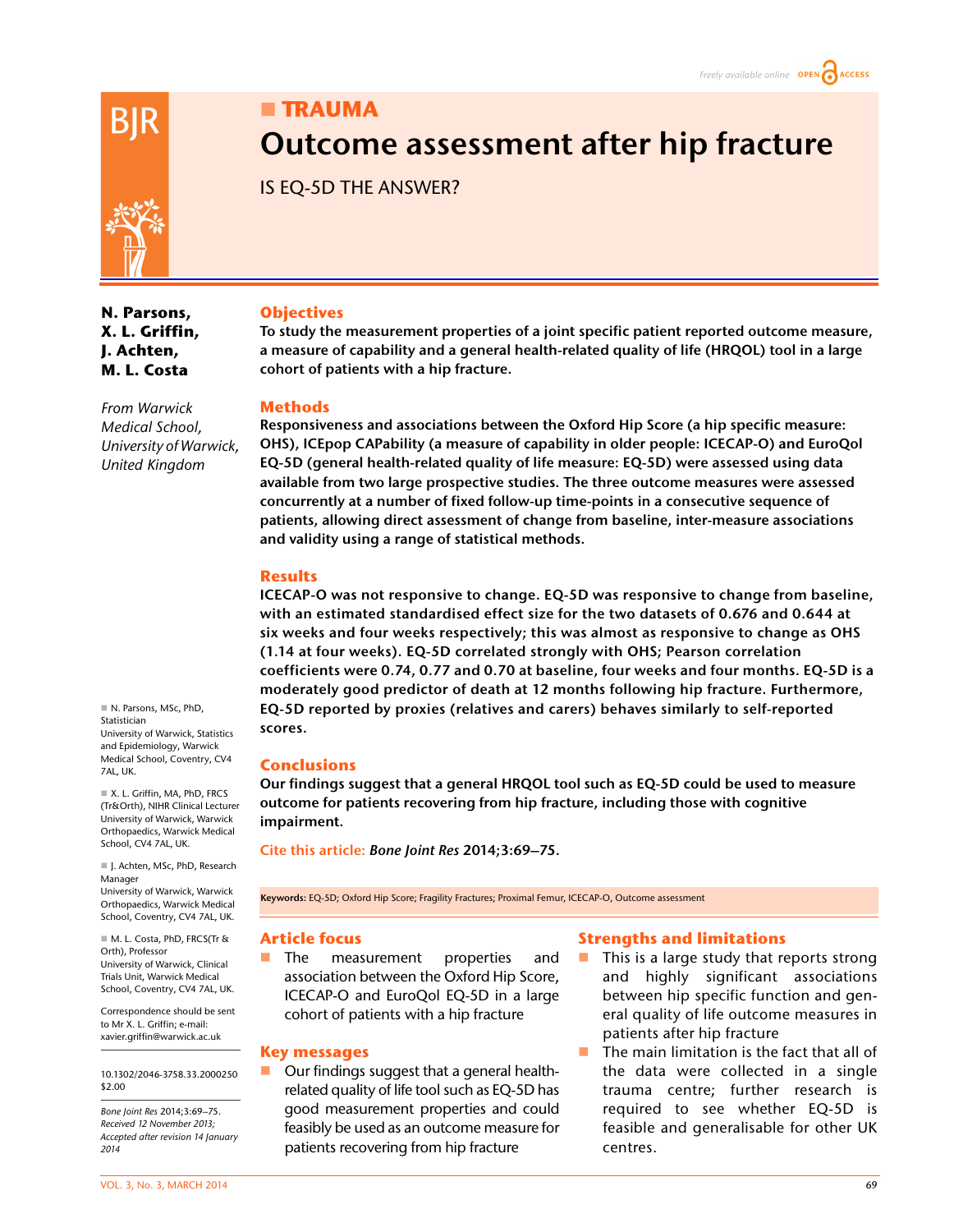#### **Introduction**

Fragility fracture of the proximal femur (hip fracture) is one of the biggest healthcare challenges of the twentyfirst century. In 1990 the global incidence of hip fractures was 1.31 million and was associated with 740 000 deaths.<sup>1</sup> With an ageing population, the morbidity, mortality and socioeconomic costs of hip fracture have increased substantially.<sup>2</sup>

Traditionally, outcome after hip fracture has been measured using characteristics such as mortality, the need for further surgery and length of patient stay in hospital. This focus on mortality and 'process' data is reflected in the outcomes reported in the UK National Hip Fracture Database (NHFD).<sup>3</sup> However, it is increasingly recognised and expected that healthcare evaluations should routinely include health domains that are important to patients; patient reported outcome measures (PROMs) aim to assess how patients function and feel about their condition and the success or otherwise of their treatment.<sup>4,5</sup>

For patients who have sustained a hip fracture, there is little consensus on the most appropriate PROM. $6,7$  In many areas of healthcare, PROMs specific to a particular disease or area of the body are considered the most sensitive to changes in outcome. However, patients who suffer fragility fracture of the hip represent a highly heterogeneous population; ranging from extremely frail to fit and active patients, with and without serious comorbidities or cognitive impairment, sometimes with pre-existing deterioration in health-related quality of life (HRQOL). Therefore, it may be that we need to think unconventionally about appropriate outcome measures in this population.

We compared the measurement properties of a joint specific PROM – Oxford Hip Score (OHS), $8$  a measure of capability in older people – ICEpop CAPability measure for older people (ICECAP-O)<sup>9</sup> and a general HRQOL tool – EuroQol EQ-5D (EQ-5D)<sup>10</sup> in a large cohort of patients with a hip fracture.

#### **Methods**

**Data.** Data were available from two distinct, but related, studies.

The Warwick Hip Trauma (WHiT) study<sup>11</sup> was a single centre, parallel group randomised controlled trial. Between September 2009 and April 2011, 225 participants aged 65 years and over with an intracapsular fracture of the hip were recruited. All participants were followed-up at six weeks, 12 weeks and one year postoperatively and completed the EQ-5D at each time-point. In addition, basic demographic data were recorded on admission (baseline), and trial participants were asked retrospectively to report score data to assess function and quality of life before the fracture. Full details of the study and treatment effects are described in detail elsewhere.<sup>12</sup>

The Warwick Hip Trauma Evaluation (WHiTE) study<sup>13</sup> is a prospective cohort study performed at the same trauma

centre, in an analogous manner and as an immediate extension of the WHiT study. Recruitment began in January 2012, and is on-going, with data currently available from 249 participants, all aged 60 years and above with all types of hip fractures. Following consent, all participants report their pre-operative hip function (OHS), quality of life (EQ-5D) and capability (ICECAP-O) retrospectively assessed through questionnaires. This is followed by telephone questionnaires at four weeks, four months and 12 months post-operatively. For those participants with cognitive impairment (defined as an abbreviated mental test (AMT) score less than  $8$ ),<sup>14</sup> this assessment is limited to the EQ-5D, which is reported by an appropriate proxy.

**Outcomes.** EQ-5D is a validated, generalised and standardised instrument comprising a visual analogue scale (VAS) measuring self-rated health and a health status instrument, consisting of a three-level response (no problems, some problems and extreme problems) for five domains related to daily activities<sup>10</sup>; (i) mobility, (ii) selfcare, (iii) usual activities, (iv) pain and discomfort and (v) anxiety and depression. Responses to the health status classification system are converted into an overall score using a published utility algorithm for the UK population.15 A respondent's EQ-VAS gives self-rated health on a scale where the endpoints are labelled 'best imaginable health state' (100) and 'worst imaginable health state' (0).

OHS was introduced in 1996 and uses 12 multiple choice questions to quantify disability secondary to hip osteoarthrosis.<sup>8</sup> It has good evidence supporting its validity $8,16,17$  and is entirely patient-reported, thus can be administered by post or telephone as well as in the clinical setting, without the need for an assessment by a clinician. Each of the 12 items comprising the OHS is assessed on a scale from zero to four, where zero represents, for instance, no pain or difficulty in undertaking the task in question. The scores for the 12 items are summed for each patient to give an overall score that quantifies hip function on a scale from 0 to 48, where 0 indicates excellent hip function and 48 indicates very poor hip function.

ICECAP-O is a measure of capability in older people.<sup>9</sup> It comprises five attributes that are important to older people in the UK; (i) attachment (love and friendship), (ii) security (thinking about the future without concern), (iii) role (doing things that make you feel valued), (iv) enjoyment (enjoyment and pleasure) and (v) control (independence). Each attribute is assessed using four ordered levels from the lowest capability (level 1) to the highest capability (level 4), and scaled using UK index values<sup>18</sup> to ensure overall ICE-CAP-O values were constrained between zero (no capacity) and one (full capacity).

**Statistical analysis.** Descriptive data summaries (mean, standard deviation [SD], median and range) were calculated at each occasion to assess overall population changes and variability. Standardised effect sizes, calculated as the difference in means between the index occasion and the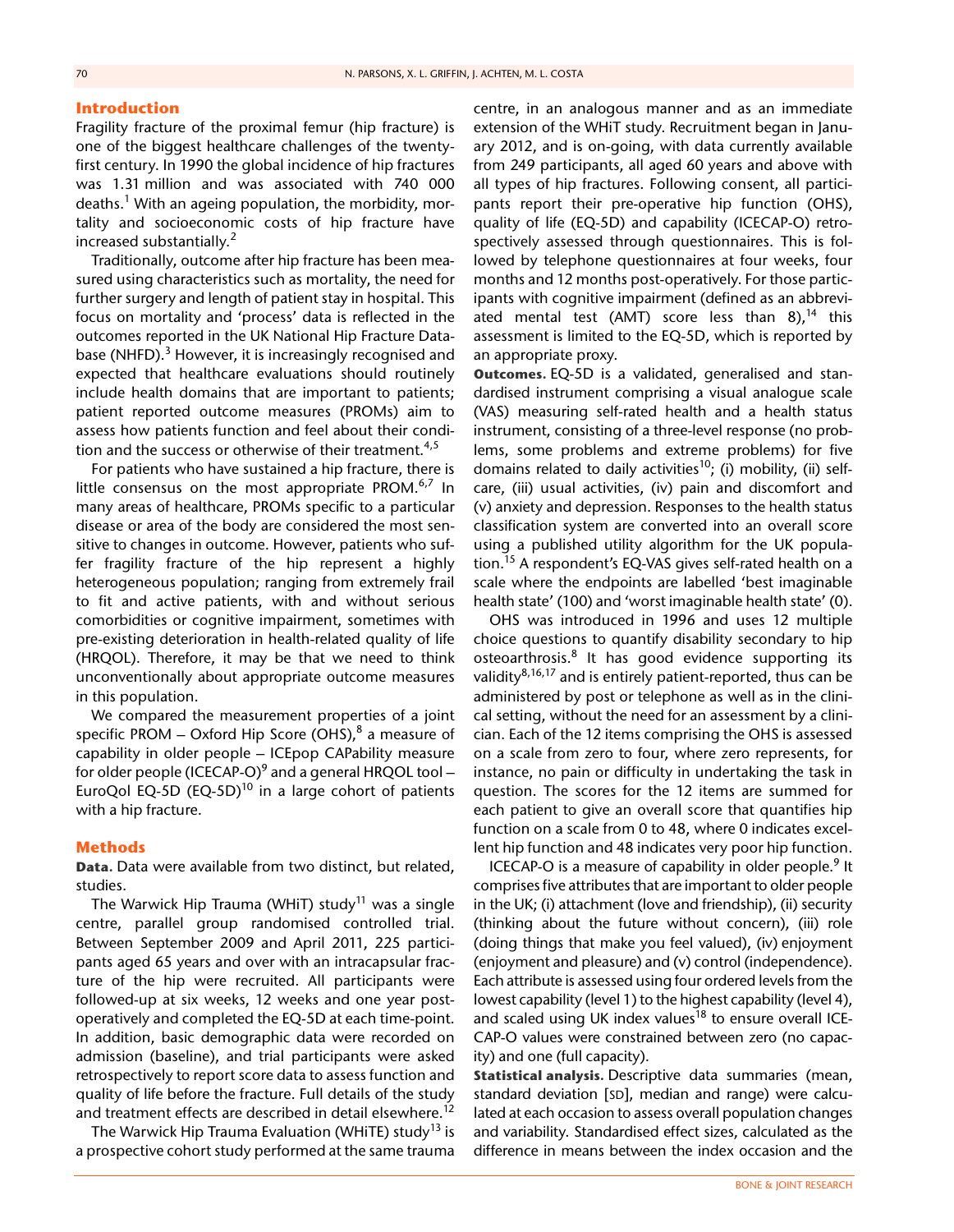| Table I. Baseline characteristics of WHiT study participants ( $n = 225$ ) |  |  |  |
|----------------------------------------------------------------------------|--|--|--|
|----------------------------------------------------------------------------|--|--|--|

| Characteristic           | <b>Measure</b>   |                                   |  |  |  |
|--------------------------|------------------|-----------------------------------|--|--|--|
|                          | Mean             | SD                                |  |  |  |
| Age in years             | 83.1             | (7.94)                            |  |  |  |
| Time to theatre in hours | 31.3             | (28.3)                            |  |  |  |
|                          | $F:M^*$          | $\frac{9}{6}$ <sup>†</sup>        |  |  |  |
|                          | 160:65           | $(71\%:29\%)$                     |  |  |  |
|                          | $N:Y^{\ddagger}$ | $\mathbf{0}/\mathbf{0}^{\dagger}$ |  |  |  |
| Smoker                   | 210:15           | $(93\%:7\%)$                      |  |  |  |
| <b>Diabetic</b>          | 198:27           | $(88\%:12\%)$                     |  |  |  |
| Chronic renal failure    | 215:10           | $(96\% : 4\%)$                    |  |  |  |
| Osteoporosis             | 182:43           | $(81\%:19\%)$                     |  |  |  |
| <b>Steroids</b>          | 210:15           | $(93\%:7\%)$                      |  |  |  |
| Dementia                 | 153:72           | $(68\%:32\%)$                     |  |  |  |
| Displaced fracture       | 48:177           | $(21\%:78\%)$                     |  |  |  |
| Platelet drugs           | 160:64           | $(71\%:29\%)$                     |  |  |  |
| NSAID <sup>§</sup>       | 217:8            | $(96\% : 4\%)$                    |  |  |  |

\* F:M, Female:Male

† Percentages interpreted based on full population

‡ N:Y, No:Yes

§ NSAID, Non-steroidal anti-inflammatory drug

|                          | Base                    | 6w                      | 12w                     | 52w                     |
|--------------------------|-------------------------|-------------------------|-------------------------|-------------------------|
| <b>EQ-5D</b>             |                         |                         |                         |                         |
| n                        | 151                     | 125                     | 121                     | 107                     |
| Range                    | $(-0.48 \text{ to } 1)$ | $(-0.32 \text{ to } 1)$ | $(-0.35 \text{ to } 1)$ | $(-0.24 \text{ to } 1)$ |
| Median                   | 0.73                    | 0.52                    | 0.69                    | 0.69                    |
| Mean                     | 0.66                    | 0.44                    | 0.56                    | 0.57                    |
| SD                       | 0.32                    | 0.32                    | 0.31                    | 0.34                    |
| Effect Size <sup>®</sup> |                         | 0.68                    | 0.32                    | 0.27                    |
| t-test $^{\dagger}$      |                         | 0.001                   | 0.001                   | 0.001                   |
| <b>EQ-VAS</b>            |                         |                         |                         |                         |
| n                        | 93                      | 63                      | 65                      | 47                      |
| Range                    | (10 to 100)             | (28 to 100)             | (1 to 100)              | (1 to 100)              |
| Median                   | 70.0                    | 70.0                    | 70.0                    | 80.0                    |
| Mean                     | 67.6                    | 66.2                    | 66.9                    | 74.7                    |
| SD                       | 19.3                    | 18.7                    | 21.4                    | 20.8                    |
| Effect Size <sup>®</sup> |                         | 0.07                    | 0.03                    | $-0.37$                 |
| $t$ -test $†$            |                         | 0.712                   | 0.882                   | 0.368                   |

|  |  |  | <b>Table II.</b> Summary of EQ-5D and EQ-VAS outcome data for WHiT at baseline |  |  |
|--|--|--|--------------------------------------------------------------------------------|--|--|
|  |  |  | (Base), and six weeks (6w), 12 weeks (12w) and 52 weeks (52w) post-operation   |  |  |

\* Effect size, change in mean from baseline/baseline standard deviation (SD)<br><sup>†</sup> Paired t test, comparison with baseline data

Paired *t*-test, comparison with baseline data

baseline assessment divided by the baseline standard deviation, were estimated in order to assess responsiveness for all of the available outcome measures. Paired *t*-tests were also calculated to assess the significance of changes in mean outcome measures from baseline. For WHiT, receiver operator characteristic (ROC) curves were constructed for six weeks of EQ-5D using the defined gold-standard outcomes of subsequent revision and death within 12 months. Areas under the curves, and 95% bootstrapped confidence intervals, were calculated to assess the predictive power of post-operative EQ-5D. Scatterplots were used to assess ceiling and floor effects visually. Construct validity was also assessed by scatterplot and by pairwise correlations between outcome measures, which were quantified using Pearson's correlation coefficient. This was

further explored for OHS and EQ-5D data, available from WHiTE, by calculation of item-to-item Spearman correlation coefficients; that is correlations between all pairs of individual questionnaire items. Responsiveness was quantified for proxy and patient scored EQ-5D for WHiTE by calculating appropriate statistics for demented and non-demented groups. EQ-5D and ICECAP-O data for this population were compared with previously reported normative values for the UK population. Statistical significance was set at the 5% level and all analyses were undertaken using the statistical software package R.<sup>19</sup>

#### **Results**

**Characteristics of the sample.** Baseline characteristics for WHiT participants are shown in Table I and summaries of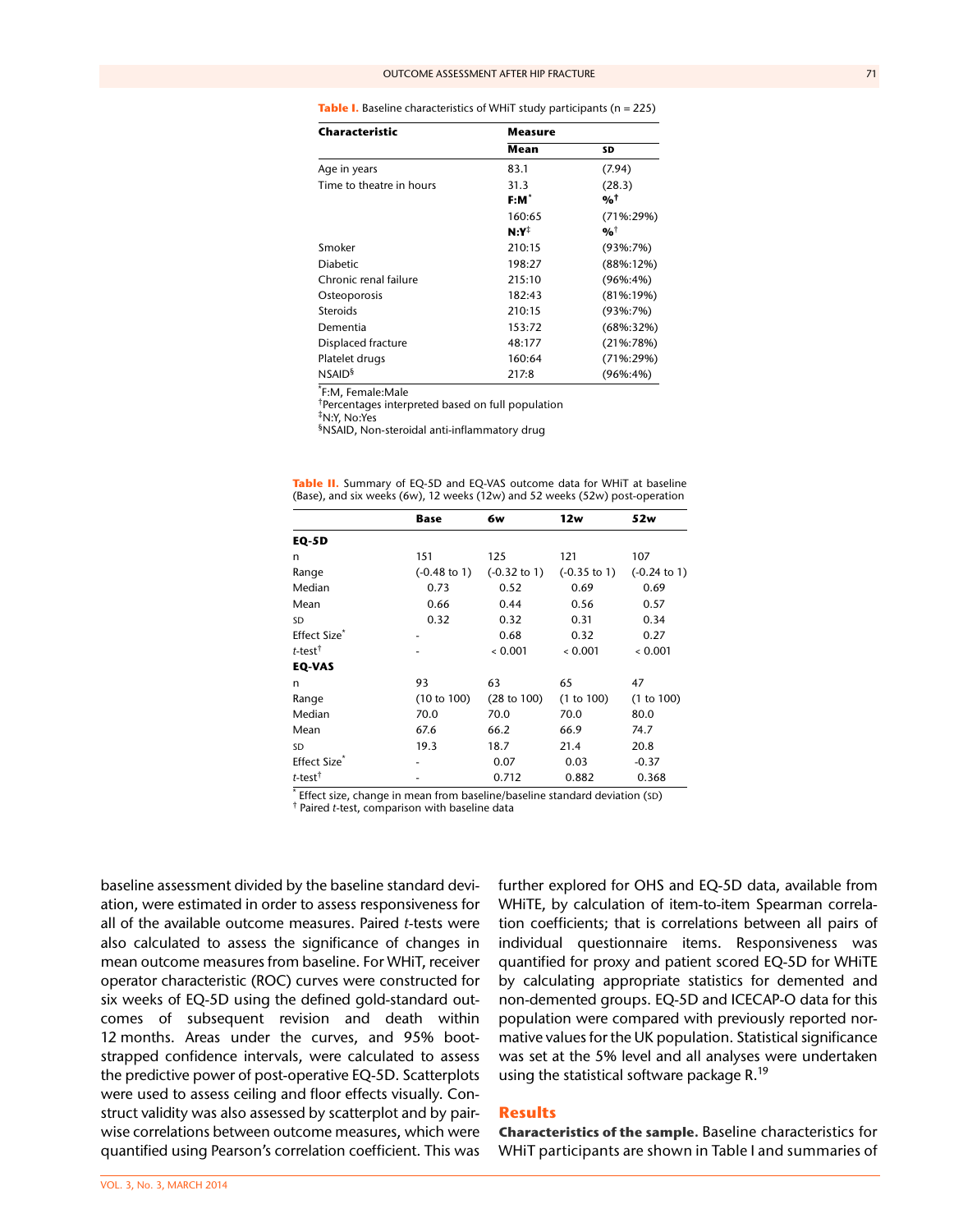**Table III.** Baseline characteristics of WHiTE participants

| Characteristic`             | Total <sup>†</sup> (n = 249) |                     | Demented ( $n = 103$ ) |                  | Non-demented $(n = 139)$ |                |
|-----------------------------|------------------------------|---------------------|------------------------|------------------|--------------------------|----------------|
| Age in years (mean and SD)  | 83.6 (7.77)                  |                     | 85.6 (6.37)            |                  | 82.0 (8.28)              |                |
| Sex (F:M)                   | 180:60                       | (75%:25%) 78:21     |                        | (79%:21%)        | 100:39                   | $(72\%:28\%)$  |
| Smoker (N:Y)                | 215:32                       | $(87\%:13\%)$ 91:11 |                        | (89%:11%) 119:20 |                          | $(86\%:14\%)$  |
| Diabetic (N:Y)              | 213:30                       | $(88\%:12\%)$ 93:8  |                        | $(92\% : 8\%)$   | 115:22                   | $(84\%:16\%)$  |
| Chronic renal failure (N:Y) | 233:8                        | (97%:3%)            | 97:2                   | $(98\%:2\%)$     | 132:5                    | $(96\% : 4\%)$ |
|                             |                              |                     |                        |                  |                          |                |

\* SD, standard deviation; F:M, Female:Male; N:Y, No:Yes †

 $^\dagger$  Percentages interpreted based on full population

Table IV. Summary of (a) OHS, (b) EQ-5D, (c) EQ-VAS and (d) ICECAP-O outcome data for WHiTE at baseline (Base), and four weeks (4w) and four months (4m)

|                          | <b>Base</b> | 4w                    | 4m          |                          | <b>Base</b>              | 4w                      | 4m                      |
|--------------------------|-------------|-----------------------|-------------|--------------------------|--------------------------|-------------------------|-------------------------|
| $(a)$ OHS                |             |                       |             | (b) $EQ-5D$              |                          |                         |                         |
| n                        | 118         | 67                    | 28          | n.                       | 236                      | 159                     | 88                      |
| Range                    | (11 to 48)  | $(8 \text{ to } 48)$  | (19 to 48)  | Range                    | $(-0.43 \text{ to } 1)$  | $(-0.59 \text{ to } 1)$ | $(-0.59 \text{ to } 1)$ |
| Median                   | 40.5        | 29.0                  | 36.5        | Median                   | 0.62                     | 0.27                    | 0.52                    |
| Mean                     | 38.8        | 29.1                  | 35.5        | Mean                     | 0.55                     | 0.32                    | 0.44                    |
| <b>SD</b>                | 8.5         | 9.9                   | 8.5         | SD                       | 0.34                     | 0.37                    | 0.39                    |
| Effect Size <sup>*</sup> |             | 1.14                  | 0.39        | Effect Size <sup>*</sup> |                          | 0.64                    | 0.30                    |
| $t$ -test <sup>†</sup>   |             | 0.001                 | 0.064       | $t$ -test <sup>†</sup>   |                          | 0.001                   | 0.012                   |
| (c) EQ VAS               |             |                       |             | (d) ICECAP-O             |                          |                         |                         |
| n                        | 226         | 146                   | 76          | n.                       | 113                      | 59                      | 29                      |
| Range                    | (0 to 100)  | $(5 \text{ to } 100)$ | (10 to 100) | Range                    | $(0.25 \text{ to } 1)$   | (0.00 to 1)             | $(0.25 \text{ to } 1)$  |
| Median                   | 70.0        | 65.0                  | 70.0        | Median                   | 0.82                     | 0.76                    | 0.88                    |
| Mean                     | 65.2        | 62.6                  | 65.4        | Mean                     | 0.79                     | 0.73                    | 0.83                    |
| <b>SD</b>                | 21.5        | 22.0                  | 20.2        | SD                       | 0.16                     | 0.22                    | 0.17                    |
| <b>Effect Size</b>       |             | 0.12                  | $-0.01$     | Effect Size <sup>†</sup> | $\overline{\phantom{a}}$ | 0.39                    | $-0.24$                 |
| t-test                   |             | 0.363                 | 0.999       | $t$ -test $†$            |                          | 0.018                   | 0.355                   |

\* Effect size, change in mean from baseline/baseline standard deviation

† Paired *t*-test, comparison with baseline data



Receiver operating characteristic (ROC) curves for WHiT EQ-5D at six weeks and subsequent death and revision within 12 months; data (solid) and smoothed curves (dashed)

outcome measures, EQ-5D and EQ VAS, in Table II. Table II shows estimates of the means, medians and standard

deviations at baseline and each of the follow-up time points at six weeks, 12 weeks and 52 weeks. Baseline characteristics for WHiTE participants are shown in Table III and summaries of outcome measures, OHS, EQ-5D, EQ VAS and ICECAP-O, in Table IV. Table IV shows estimates of the means, medians and standard deviations at baseline and each of the follow-up time points at four weeks and four months. Also shown are effect sizes, which are used to assess responsiveness to change from baseline, and paired *t*-tests at four weeks and four months.

**Longitudinal change in outcome scores.** There was clear evidence from both WHiT and WHiTE of a smooth increase in EQ-5D scores in the post-operative period, as patients returned to comparatively normal function (Table II and Table IV); that is scores gradually returned to their pre-operative (baseline) level.

The estimated (standardised) effect size in the WHiT Study decreased from a medium to a small level during follow-up for EQ-5D (0.68 at six weeks, 0.32 at 12 weeks and 0.27 at 52 weeks), consistent with the change in mean scores. EQ-VAS proved to be unresponsive to change from baseline. ROC curves for six week EQ-5D based on estimated sensitivity and specificity for subsequent revision and death within 12 months are shown in Figure 1. The estimated area under the ROC curve (AUC)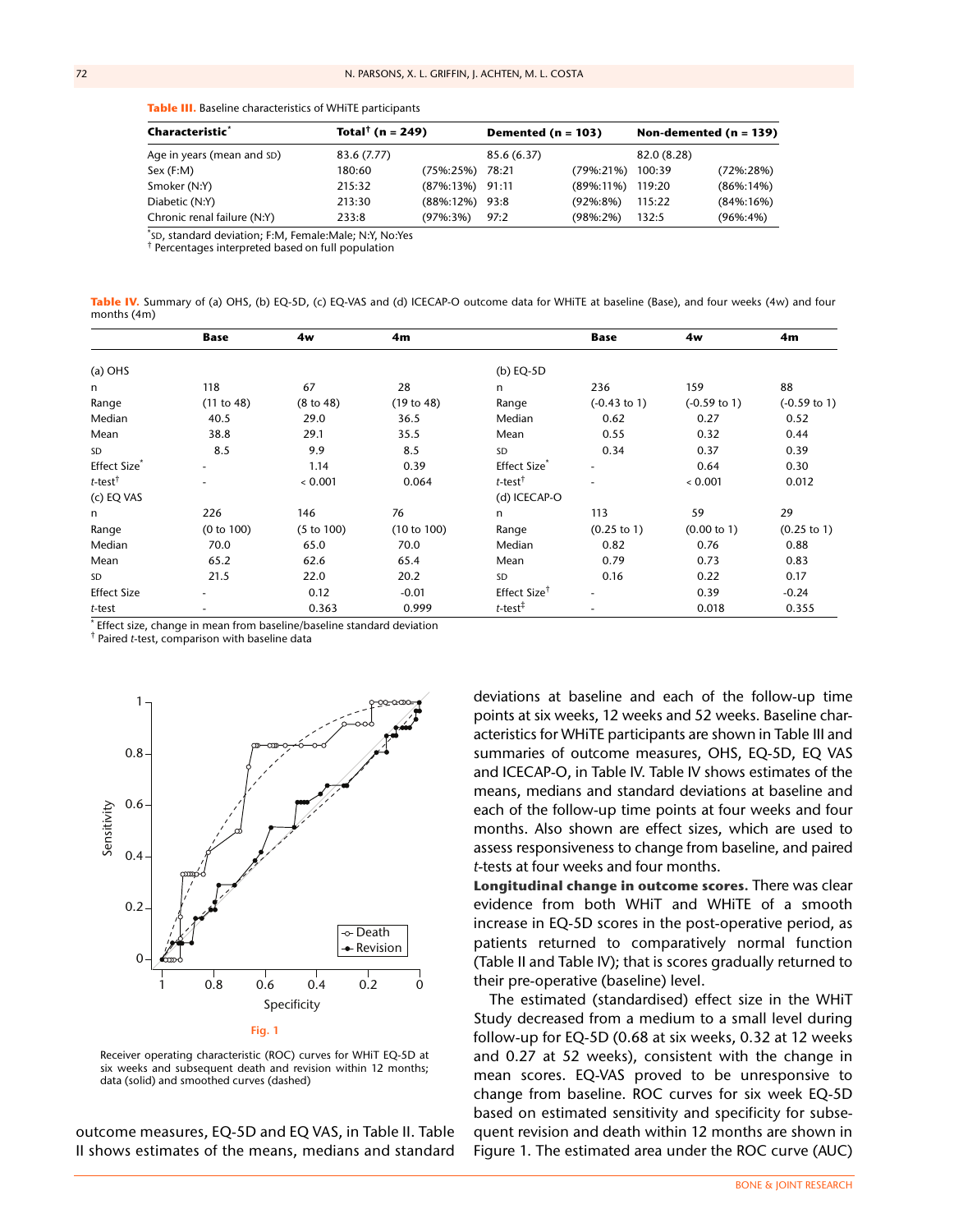Table V. Pair-wise Pearson correlation coefficients between outcome measures for WHiTE, with 95% confidence intervals from 1000 bootstrap replicates. 4 w, four weeks; 4 m, four months

| Pair-wise terms* |            | Baseline                      | 4 w                           | 4 m                    |
|------------------|------------|-------------------------------|-------------------------------|------------------------|
| EO-5D            | <b>OHS</b> | $0.74$ (0.66 to 0.82)         | $0.77(0.63 \text{ to } 0.80)$ | $0.70(0.57)$ to $0.82$ |
| EO-5D            | ICECAP-O   | $0.34$ (0.19 to 0.49)         | $0.62$ (0.43 to 0.75)         | 0.47 (-0.07 to 0.76)   |
| ICECAP-O         | <b>OHS</b> | $0.38(0.23 \text{ to } 0.55)$ | $0.54$ (0.36 to 0.70)         | $0.37$ (-0.17 to 0.76) |

\* OHS, Oxford Hip Score; ICECAP-O, measure of capability in older people



Boxplots for WHiTE for EQ-5D at baseline, four weeks and four months for demented and non-demented patients; symbols (●) and bars show means and 95% confidence intervals

for death was 0.72 (95% CI; 0.57, 0.85 for 2000 bootstrap replicates) and the area under the ROC curve for revision was 0.49 (95% CI; 0.38, 0.62). The AUC measures discrimination, that is, the ability of EQ-5D to classify correctly those who will die or be revised within 12 months; a value of 0.5 indicates no predictive value. Therefore, EQ-5D is not predictive of revision, but is moderately good predictor of death within 12 months.

The estimated effect size in the WHiTE Study decreased from a medium to a small level during follow-up for EQ-5D, consistent with the change in mean scores. There was an analogous decrease in effect sizes, from large to small, from four weeks to four months for OHS. EQ-VAS proved to be unresponsive to change from baseline and ICECAP-O was moderately responsive at four weeks only. **Proxy reported EQ-5D.** For those participants with cognitive impairment (nominally referred to here as 'demented') EQ-5D was reported by an appropriate proxy. Temporal trends in scores for demented and nondemented groups, shown in Figure 2, were similar with scores being lower overall for the latter than the former group. Estimated effect sizes at the four week assessment for the two groups were 0.85 and 0.58 and of approximately the same magnitude as those observed for the full population (Table IV).

**Comparison between EQ-5D and other instruments.** Pair-wise correlations for EQ-5D, OHS and ICECAP-O at baseline, four weeks and four months (Table V) showed that there were significant strong positive correlations, > 0.7, between EQ-5D and OHS at all occasions. Correlations between EQ-5D and ICECAP-O, and between ICECAP-O and OHS were also all significant, although smaller than between EQ-5D and OHS, at baseline and four weeks. The correlations between EQ-5D and ICECAP-O, and between ICECAP-O and OHS failed to reach significance due to the paucity of available data at this occasion. This is apparent in the scatter-plots between pairs of outcome measures at each occasion (Figure 3).

Item-to-item correlations between EQ-5D and OHS at four weeks showed a strong correlation (0.72; 95% bootstrapped CI 0.51 to 0.85) between the EQ-5D Self Care domain and OHS item 2 (Have you had any trouble washing and drying yourself because of your hip?). There were similar strong associations between the EQ-5D 'Mobility', 'Usual Activities' and 'Pain' domains and those aspects of the OHS that were relevant to these construct (e.g. walking or climbing stairs for 'Mobility'). There were generally many fewer significant associations between the EQ-5D 'Anxiety' domain and OHS questionnaire items, consistent with what one might expect for this construct that does not feature explicitly in the OHS.

**Recall of pre-fracture status.** The mean baseline EQ-5D scores were 0.66 (95% CI; 0.61 to 0.71) and 0.55 (95% CI; 0.50 to 0.59) for the WHiT and WHiTE studies respectively. A more informative categorisation for the WHiTE study gave means of 0.39 (95% CI; 0.33 to 0.45) and 0.66 (95% CI; 0.60 to 0.71) for the demented and non-demented groups. The UK normative data $20,21$ derived from face-to-face interviews with randomly selected individuals from England, Scotland and Wales, suggest a mean EQ-5D score of approximately 0.680 for the 80+ age group, based on tabulated data that consists of marginal proportional splits by level and EQ-5D category. This is close to our reported values for both WHiT and WHiTE, taking the non-demented group as a more realistic point of comparison for the latter group, and provides strong evidence for the veracity (reliability) of retrospective assessments of EQ-5D in this population.

#### **Discussion**

This study compared the measurement properties of three types of patient-reported outcome measure in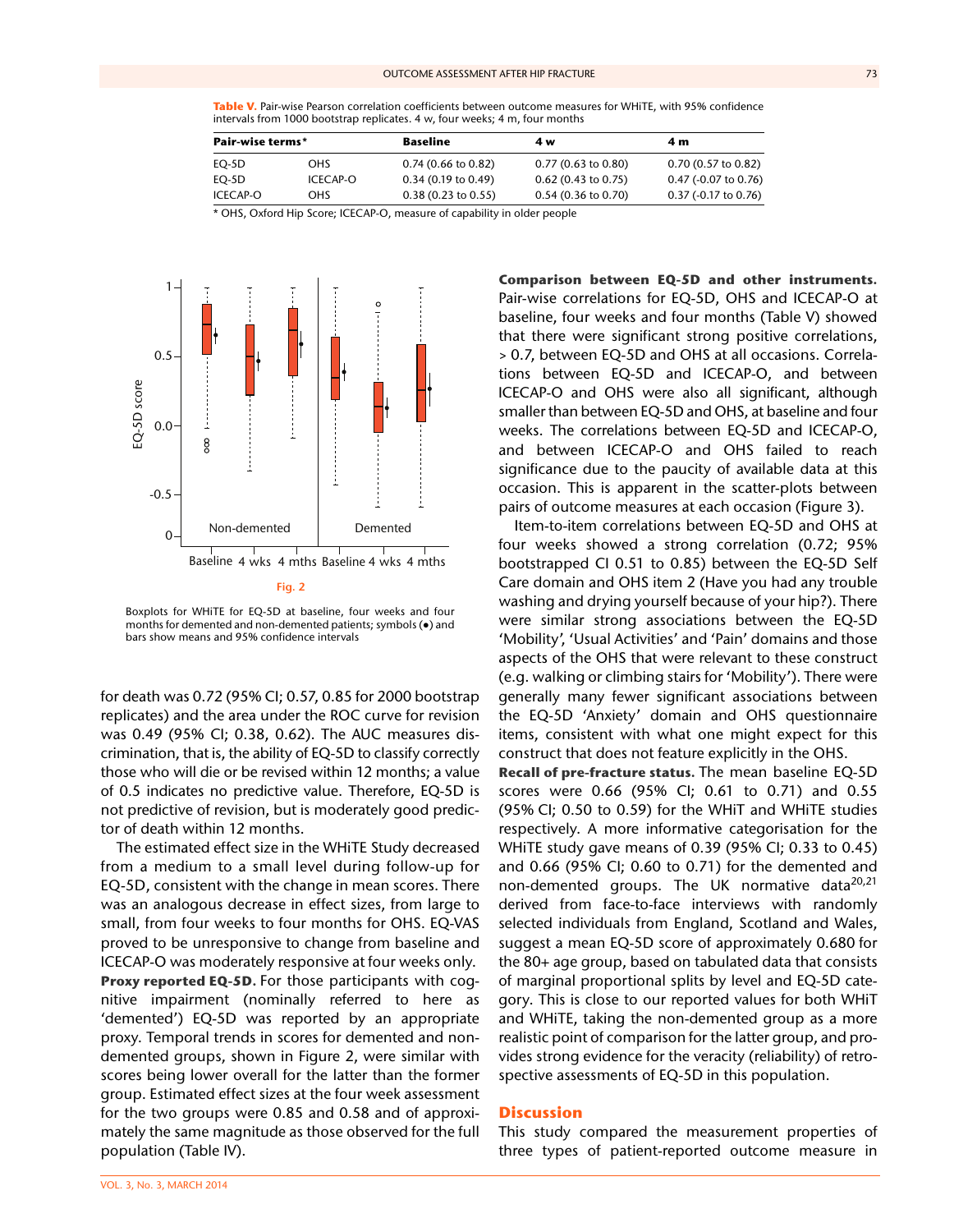

Scatter-plots between pair-wise combinations of EQ-5D, Oxford Hip Score (OHS) and ICECAP-O from WHiTE at baseline (top row), four weeks (middle row) and four months (bottom row); solid lines show linear regression fit, with 95% prediction intervals shown as dashed lines

patients with a fragility fracture of the hip. We found that hip fracture has large effects on quality of life that can be detected using a general HRQOL measure.

Furthermore, the general measure (EQ-5D) correlates strongly with a hip specific PROM (OHS) and is almost as responsive to changes over time. The measure of capability in older people was not responsive to change in patients with hip fracture. EQ-5D is also a moderately good predictor of death at 12 months following hip fracture. Finally our data suggests that EQ-5D scores can reasonably be collected from proxies (relatives and carers) where participants are unable to complete the questions themselves.

EQ-5D is a global measure, and as such it is designed to capture the complex and multifactorial aspects of a

patient's health status. It is not a PROM for hip fracture surgery specifically. However, it is not at all clear whether a PROM specific to hip fracture could be developed in this group of patients, who often have difficulty articulating which aspects of their health experience relate to the hip fracture and which relate to other conditions.

Given that no specific measure exists and is unlikely to be developed, it is surprising that the evidence for available outcome measures in this elderly population is poor.6 However, the measurement properties of EQ-5D have been widely studied more generally.<sup>22-24</sup> EQ-5D also facilitates the generation of health utility. Despite its general health status heritage, EQ-5D covers the domains of health which patients consider important in their